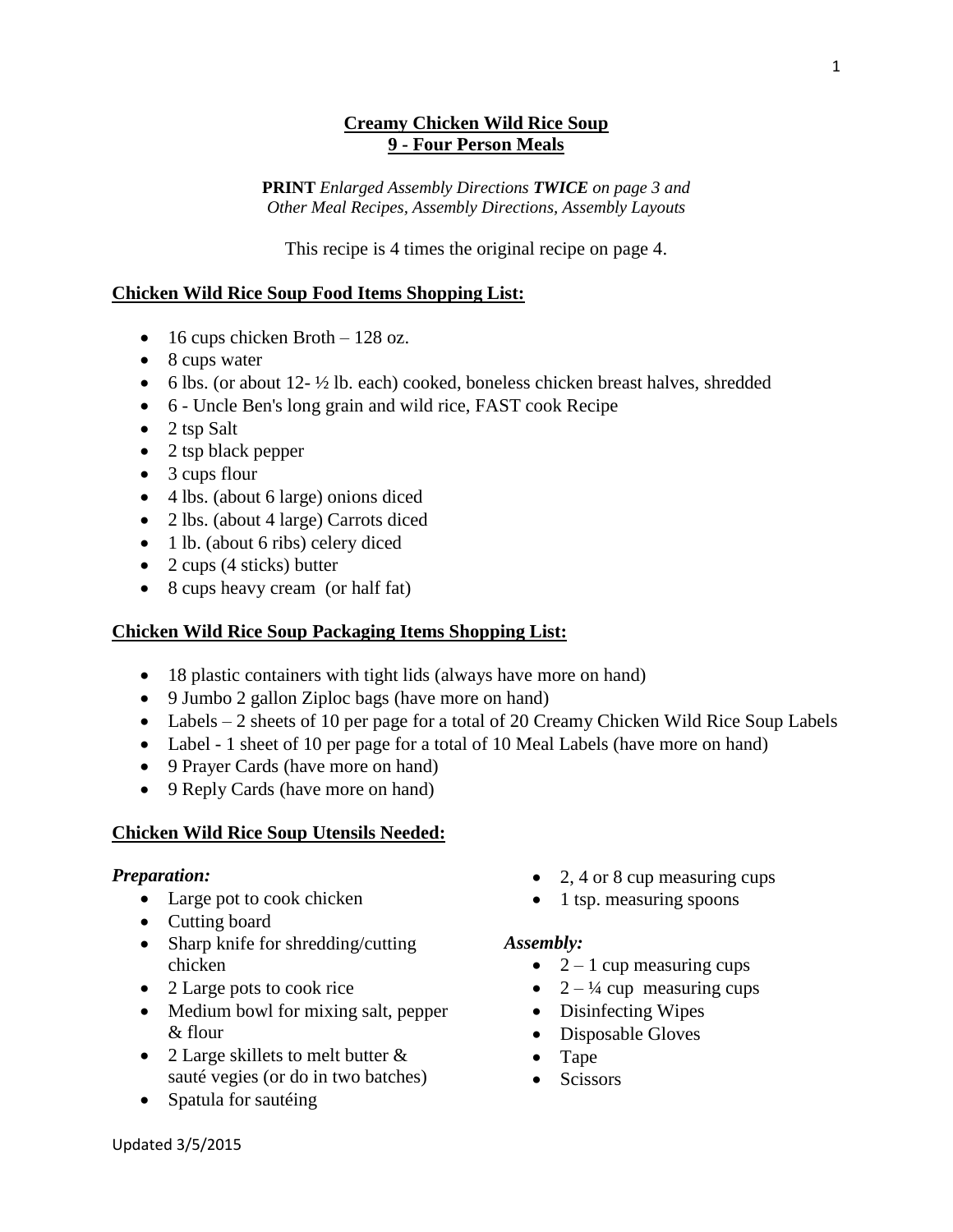# **Chicken Wild Rice Soup Kitchen Prep:**

- Boil liquid in large pots for all items in recipe needing boiling liquid. Start this as early as possible since it greatly impacts length of cook session!
- Chicken & Rice Prep
	- 1. In large pot, cook chicken in broth, KEEP BROTH
	- 2. Shred chicken into small pieces
	- 3. In two large pots over medium heat, combine 16 cups broth (can strain if you choose), 8 cups water and chicken. Bring just to boiling, then stir in 6 boxes of rice (3 in each pot), reserving seasoning packet. Cover and remove from heat.
- Cream Mixture Prep
	- 1. In a medium bowl, combine 2 tsp salt, 2tsp pepper and 3 cups flour.
	- 2. In 2 large skillets over medium heat,
		- Melt 2 cups butter (1 in each pan), sauté onion, carrot and celery (split equally into pans) until soft.
		- Stir in contents of seasoning packet until mixture is bubbly.
		- Reduce heat to low, then stir in flour mixture (equally into each pan) by tablespoons, to form a roux.
		- Whisk in 8 cups cream  $(4 \text{ per pan})$ , a little at a time, until fully incorporated and smooth.
		- Cook until thickened, 5 minutes.
- Stir cream mixture into broth and rice.
- Cook over medium heat until heated through, 10 to 15 minutes.

# **Chicken Wild Rice Soup Assembly:**

- 1. Fill two 5 x 8 plastic containers with 2 ¼ cups each Creamy Chicken Wild Rice Soup for each meal
- 2. Add lid making sure edges of pan are clean
- 3. Apply Creamy Chicken Wild Rice Soup Label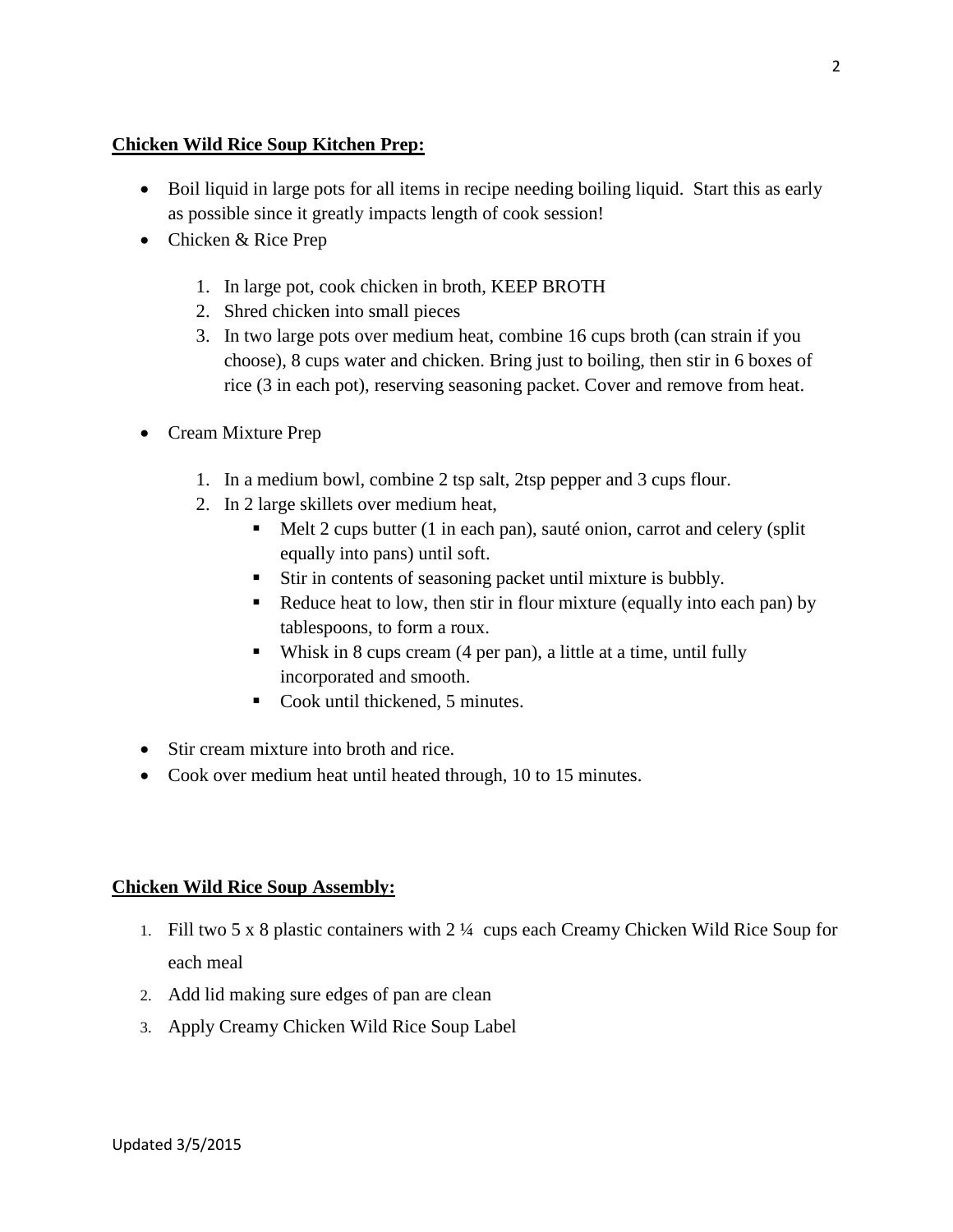# **Chicken Wild Rice Soup**

1. Fill each container with 2 1/4 cups Creamy Chicken & Wild Rice soup

- - - - - - - - - - - - - - - - - -

2. Add lid making sure edges of pan are clean

- - - - - - - - - - - - - - - - - -

3. Apply Creamy Chicken Wild Rice Label

- - - - - - - - - - - - - - - - - -